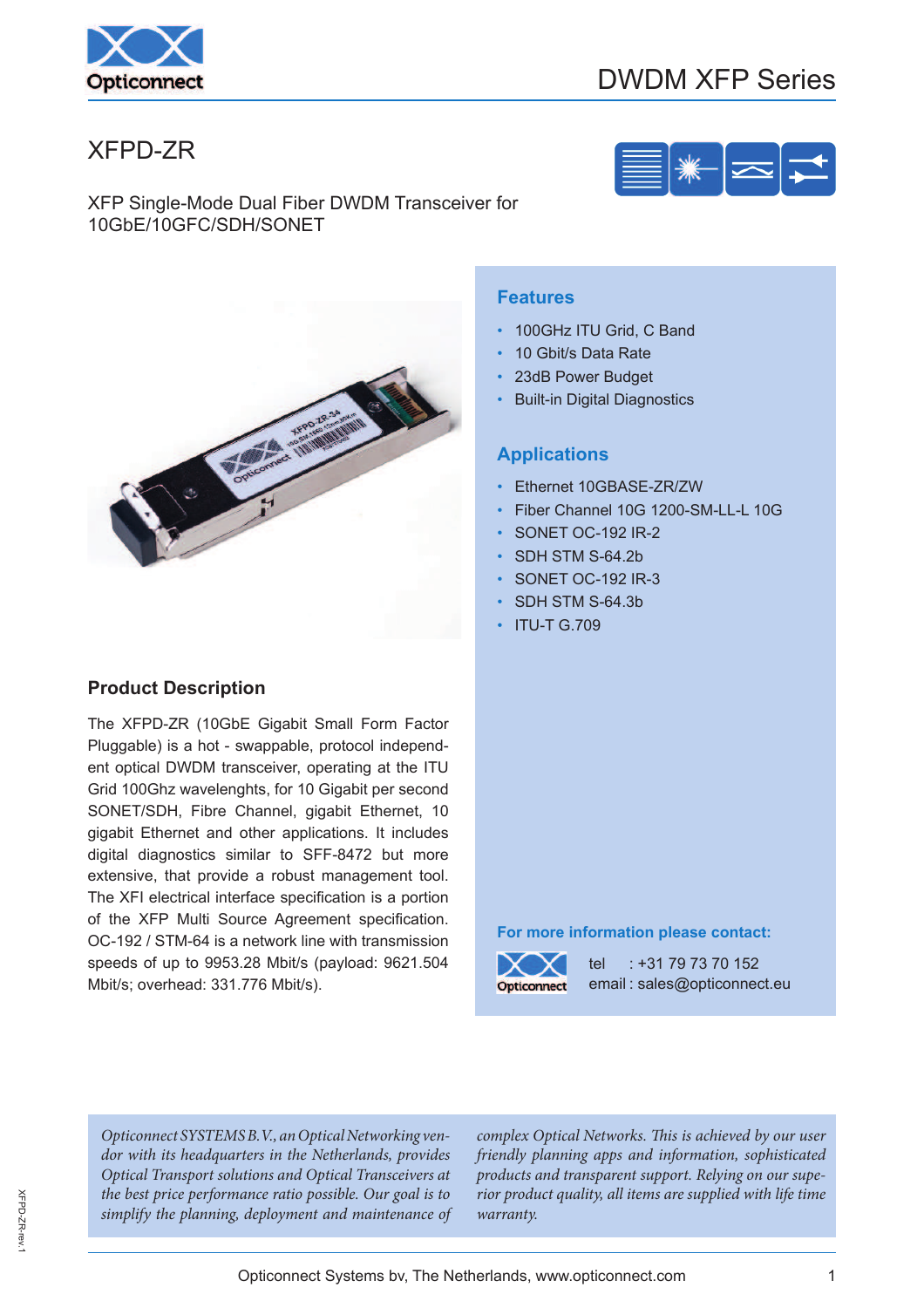

## **Ordering Information**

| Part No.                                     | Data Rate | Laser  | Fiber Type | <b>Power Budget</b> | <b>Optical Interface</b> |  |  |
|----------------------------------------------|-----------|--------|------------|---------------------|--------------------------|--|--|
| XFPD-ZR-xx*                                  | 10G       | EML EA | <b>SMF</b> | 23dB                | LC                       |  |  |
| Note1: xx refers to the DWDM Wavelength List |           |        |            |                     |                          |  |  |

#### **DWDM Wavelength List:**

| Channel | Part NO.    | Frequency (THz) | Center Wavelength (nm) |
|---------|-------------|-----------------|------------------------|
| 17      | XFPD-ZR-17  | 191.7           | 1563.86                |
| 18      | XFPD-ZR-18  | 191.8           | 1563.05                |
| 19      | XFPD-ZR-19  | 191.9           | 1562.23                |
| 20      | XFPD-ZR-20  | 192.0           | 1561.42                |
| 21      | XFPD-ZR-21  | 192.1           | 1560.61                |
| 22      | XFPD-ZR-22  | 192.2           | 1559.79                |
| 23      | XFPD-ZR-23  | 192.3           | 1558.98                |
| 24      | XFPD-ZR-24  | 192.4           | 1558.17                |
| 25      | XFPD-ZR-25  | 192.5           | 1557.36                |
| 26      | XFPD-ZR-26  | 192.6           | 1556.55                |
| 27      | XFPD-ZR-27  | 192.7           | 1555.75                |
| 28      | XFPD-ZR-28  | 192.8           | 1554.94                |
| 29      | XFPD-ZR-29  | 192.9           | 1554.13                |
| 30      | XFPD-ZR-30  | 193.0           | 1553.33                |
| 31      | XFPD-ZR-31  | 193.1           | 1552.52                |
| 32      | XFPD-ZR-32  | 193.2           | 1551.72                |
| 33      | XFPD-ZR-33  | 193.3           | 1550.92                |
| 34      | XFPD-ZR-34  | 193.4           | 1550.12                |
| 35      | XFPD-ZR-35  | 193.5           | 1549.32                |
| 36      | XFPD-ZR-36  | 193.6           | 1548.51                |
| 37      | XFPD-ZR-37  | 193.7           | 1547.72                |
| 38      | XFPD-ZR-38  | 193.8           | 1546.92                |
| 39      | XFPD-ZR-39  | 193.9           | 1546.12                |
| 40      | XFPD-ZR-40  | 194.0           | 1545.32                |
| 41      | XFPD-ZR-41  | 194.1           | 1544.53                |
| 42      | XFPD-ZR-42  | 194.2           | 1543.73                |
| 43      | XFPD-ZR-43  | 194.3           | 1542.94                |
| 44      | XFPD-ZR-44  | 194.4           | 1542.14                |
| 45      | XFPD-ZR-45  | 194.5           | 1541.35                |
| 46      | XFPD-ZR--46 | 194.6           | 1540.56                |
| 47      | XFPD-ZR-47  | 194.7           | 1539.77                |
| 48      | XFPD-ZR-48  | 194.8           | 1538.98                |
| 49      | XFPD-ZR-49  | 194.9           | 1538.19                |
| 50      | XFPD-ZR-50  | 195.0           | 1537.40                |
| 51      | XFPD-ZR-51  | 195.1           | 1536.61                |
| 52      | XFPD-ZR-52  | 195.2           | 1535.82                |
| 53      | XFPD-ZR-53  | 195.3           | 1535.04                |
| 54      | XFPD-ZR-54  | 195.4           | 1534.25                |
| 55      | XFPD-ZR-55  | 195.5           | 1533.47                |
| 56      | XFPD-ZR-56  | 195.6           | 1532.68                |
| 57      | XFPD-ZR-57  | 195.7           | 1531.90                |
| 58      | XFPD-ZR-58  | 195.8           | 1531.12                |
| 59      | XFPD-ZR-59  | 195.9           | 1530.33                |
| 60      | XFPD-ZR-60  | 196.0           | 1529.55                |
| 61      | XFPD-ZR-61  | 196.1           | 1528.77                |

Note 2: Contact Opticonnect for the wavelength availability.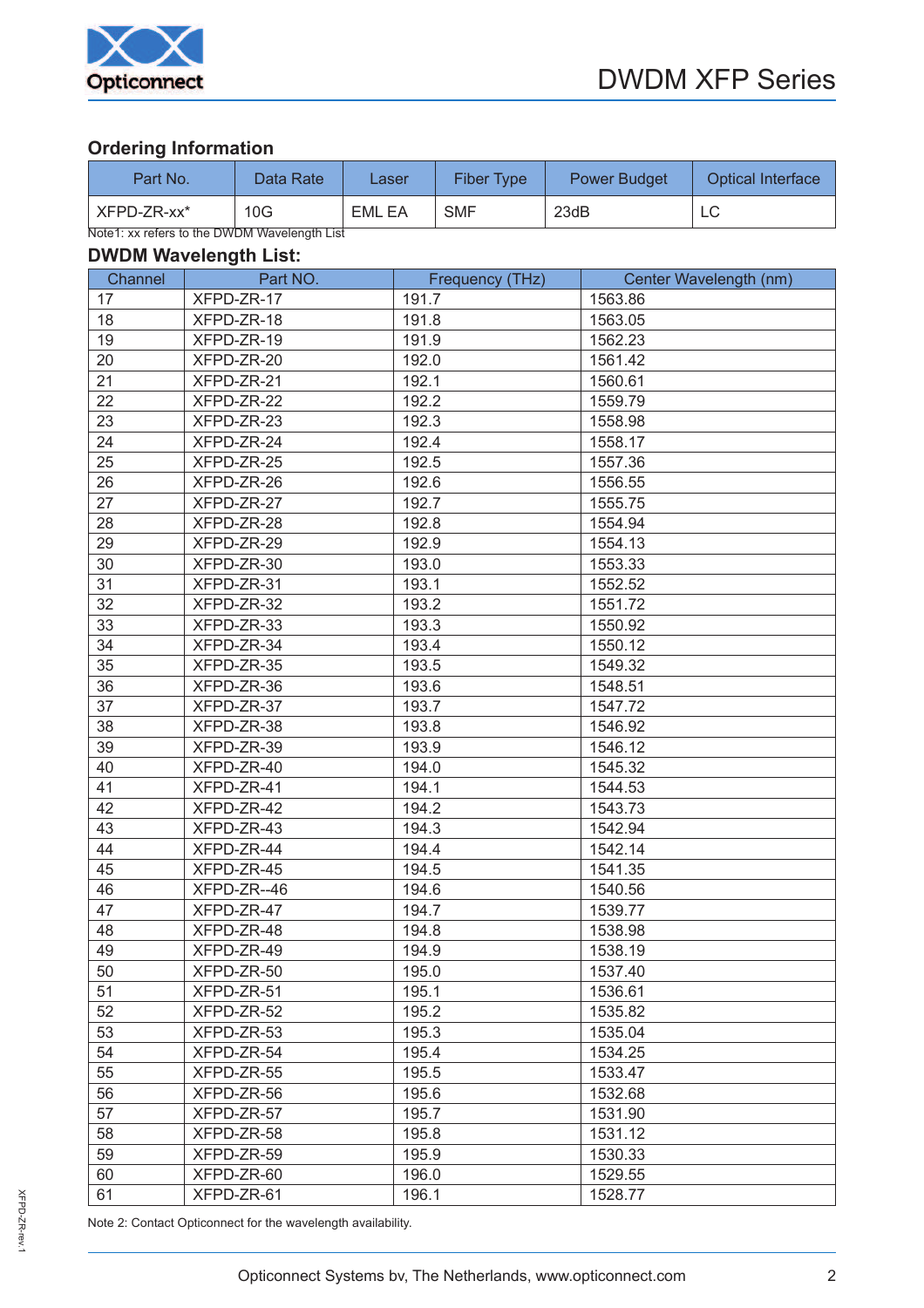

#### **Regulatory Compliance**

| Feature                                                           | <b>Standard</b>                                                                    | Performance                                                                                                                                                                                                           |
|-------------------------------------------------------------------|------------------------------------------------------------------------------------|-----------------------------------------------------------------------------------------------------------------------------------------------------------------------------------------------------------------------|
| Electrostatic Discharge<br>(ESD) to the<br><b>Electrical Pins</b> | MIL-STD-883G<br>Method 3015.7                                                      | Class 1C (>1000V)                                                                                                                                                                                                     |
| Electrostatic Discharge<br>to the enclosure                       | EN 55024:1998+A1+A2<br>IEC-61000-4-2<br>GR-1089-CORE                               | Compliant with standards                                                                                                                                                                                              |
| Electromagnetic<br>Interference (EMI)                             | FCC Part 15 Class B<br>EN55022:2006<br>CISPR 22B : 2006<br><b>VCCI Class B</b>     | Compliant with standards<br>Noise frequency range: 30MHz to<br>6GHz. Good system EMI design<br>practice required to achieve Class B<br>margins.<br>System margins are dependent on<br>customer host board and chassis |
| Immunity                                                          | EN 55024:1998+A1+A2<br>IEC 61000-4-3                                               | design.<br>Compliant with standards. 1KHz<br>sine-wave, 80% AM, from 80MHz<br>to 1GHz. No effect on transmitter/<br>receiver performance is detectable<br>between these limits.                                       |
| Laser Eye Safety                                                  | FDA 21CFR 1040.10 and 1040.11<br>EN (IEC) 60825-1:2007<br>EN (IEC) 60825-2:2004+A1 | CDRH compliant and Class I laser<br>product.<br>TüV Certificate No. 50135086                                                                                                                                          |
| <b>Component Recognition</b>                                      | UL and CUL<br>EN60950-1:2006                                                       | <b>UL file E317337</b><br>TüV Certificate No. 50135086<br>(CB scheme)                                                                                                                                                 |
| RoHS <sub>6</sub>                                                 | 2002/95/EC 4.1&4.2<br>2005/747/EC 5&7&13                                           | Compliant with standards*note3                                                                                                                                                                                        |

Note 3: For update of the equipments and strict control of raw materials, Opticonnect has the ability to supply the customized products since Jan 1, 2007, which meet the requirements of RoHS6 (Restrictions on use of certain Hazardous Substances) of European Union. In light of item 5 in RoHS exemption list of RoHS Directive 2002/95/EC, Item 5: Lead in glass of cathode ray tubes, electronic components and fluorescent tubes.

In light of item 13 in RoHS exemption list of RoHS Directive 2005/747/EC, Item13: Lead and cadmium in optical and filter glass. The three exemptions are being concerned for Opticonnect's transceivers, because Opticonnect's transceivers use glass, which may contain Pb, for components such as lenses, windows, isolators, and other electronic components.

#### **Absolute Maximum Ratings**

| Parameter                         | Symbol           | Min    | Typ | Max | Unit    |
|-----------------------------------|------------------|--------|-----|-----|---------|
| Maximum Supply Voltage 1          | Vcc3             | $-0.5$ |     | 4.0 |         |
| Maximum Supply Voltage 2          | Vcc <sub>5</sub> | $-0.5$ |     | 6.0 |         |
| Storage Temperature               | $\sim$           | -40    |     | 85  | $\circ$ |
| <b>Case Operating Temperature</b> | $\Omega$         | -5     |     | 70  | $\circ$ |
| <b>Maximum Input Power</b>        | Pm               |        |     | -8  | dBm     |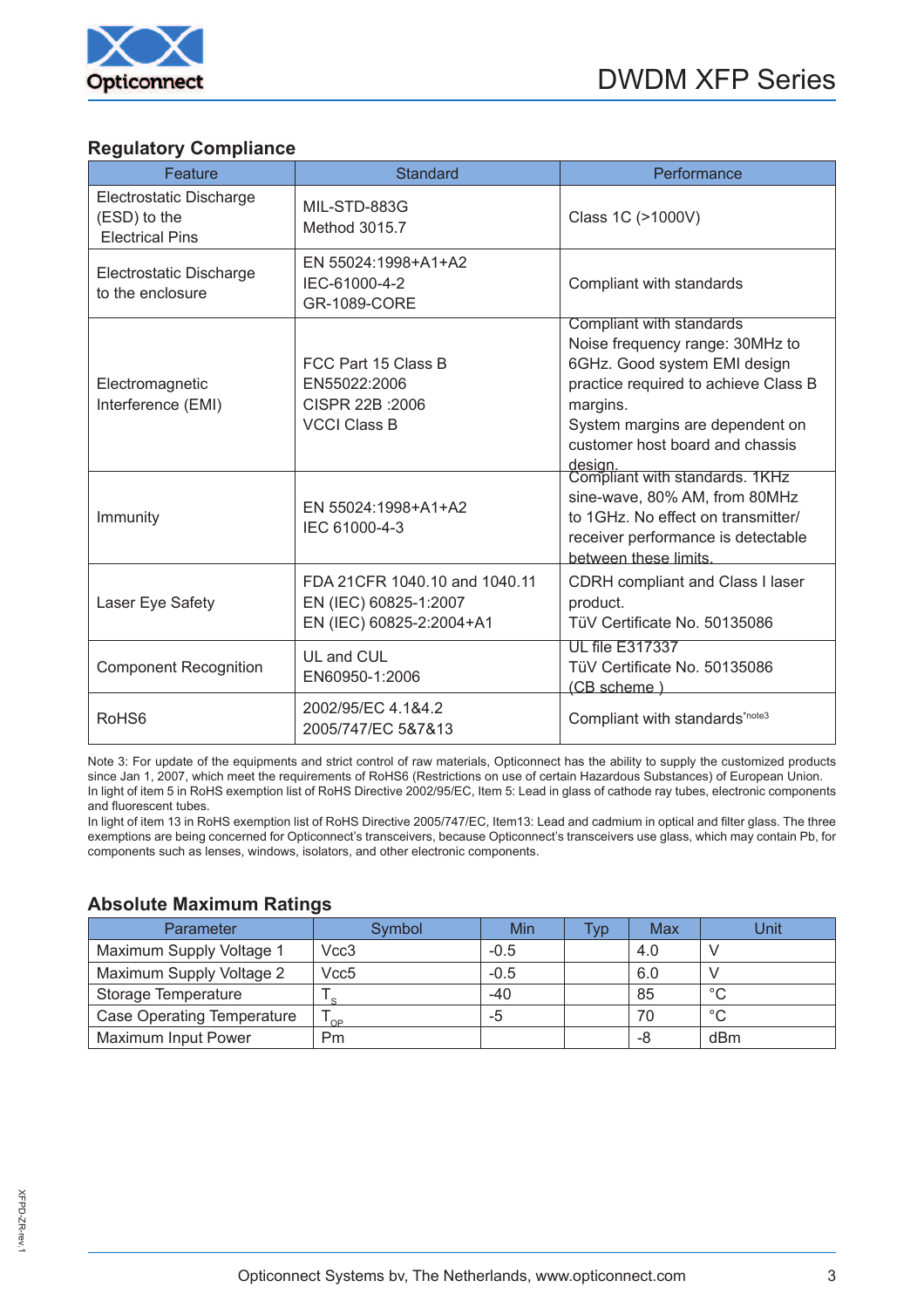

#### **Recommend operating condition**

| Parameter                         | Symbol | Min  | $T_V p$ | Max  | Jnit         |
|-----------------------------------|--------|------|---------|------|--------------|
| <b>Operating Case Temperature</b> | Top    | -5   |         | 70   | $\circ$<br>◡ |
| Supply Voltage 1                  | Vcc3   | 3.13 | 3.3     | 3.45 |              |
| Supply Voltage 2                  | Vcc5   | 4.75 | 5       | 5.25 |              |

### **Electrical Characteristics - (TOP = -5 to 70 °C, VCC5 = 4.75 to 5.25 Volts)**

| Parameter                        | Symbol            | Min         | <b>Typ</b> | <b>Max</b>     | <b>Unit</b> |
|----------------------------------|-------------------|-------------|------------|----------------|-------------|
| Main Supply Voltage              | Vcc <sub>5</sub>  | 4.75        |            | 5.25           | $\vee$      |
| Supply Voltage #2                | Vcc3              | 3.13        |            | 3.45           | $\vee$      |
| Supply Current - Vcc5 supply     | Icc <sub>5</sub>  |             |            | 350            | mA          |
| Supply Current - Vcc3 supply     | Icc <sub>3</sub>  |             |            | 520            | mA          |
| <b>Module Total Power</b>        | P                 |             |            | 3.5            | W           |
| <b>Transmitter</b>               |                   |             |            |                |             |
| Input Differential Impedance     | Rin               |             | 100        |                | Ω           |
| Differential Data Input Swing*4  | Vin, pp           | 120         |            | 820            | mV          |
| <b>Transmit Disable Voltage</b>  | VD                | 2.0         |            | <b>Vcc</b>     | $\vee$      |
| <b>Transmit Enable Voltage</b>   | <b>VEN</b>        | <b>GND</b>  |            | GND+0.8        | $\vee$      |
| Transmit Disable Assert Time     |                   |             |            | 10             | <b>US</b>   |
| <b>Receiver</b>                  |                   |             |            |                |             |
| Differential Data Output Swing*4 | Vout, pp          | 340         | 650        | 850            | mV          |
| Rise Time (20~80%)               | tr                |             |            | 38             | ps          |
| Fall Time (20~80%)               | tf                |             |            | 39             | ps          |
| LOS Fault <sup>*5</sup>          | <b>VLOS</b> fault | $Vcc - 0.5$ |            | <b>VccHOST</b> | V           |
| LOS Normal <sup>*5</sup>         | VLOS norm         | <b>GND</b>  |            | $GND+0.5$      | $\vee$      |

Note 4: After internal AC coupling.

Note 5: Loss of signal is open collector to be pulled up with a 4.7k – 10kohm resistor to 3.15 – 3.6V. Logic 0 indicates normal operation; logic 1 indicates no signal detected.